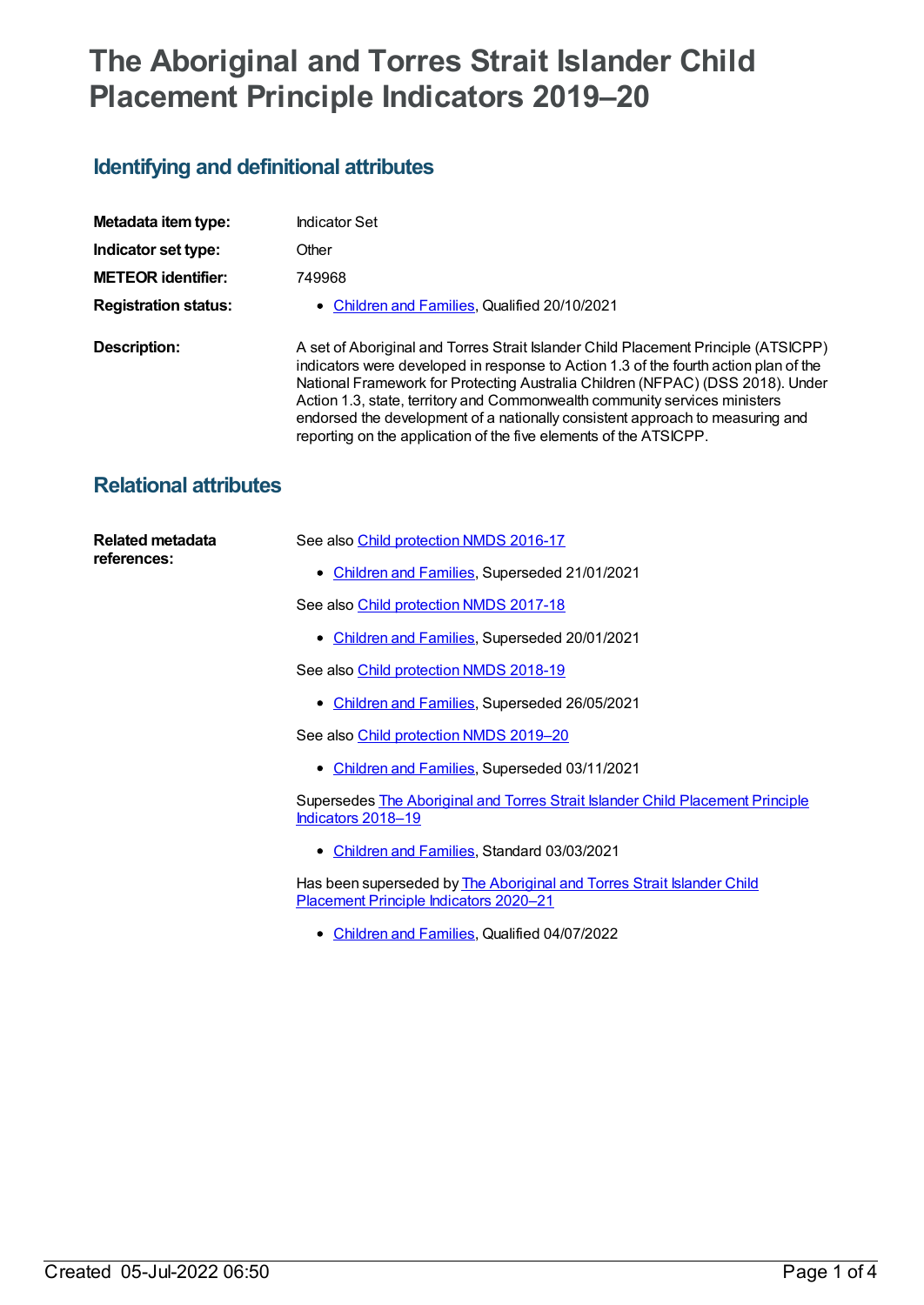**Indicators linked to this Indicator set:**

The Aboriginal and Torres Strait Islander Child Placement Principle Indicators 2019–20: Indicator 1.1 Indigenous children in [out-of-home](https://meteor.aihw.gov.au/content/749970) care living with relatives or kin, or other Indigenous carers [Children](https://meteor.aihw.gov.au/RegistrationAuthority/17) and Families, Qualified 20/10/2021

The Aboriginal and Torres Strait Islander Child Placement Principle Indicators 2019–20: Indicator 2.1 Indigenous children in [out-of-home](https://meteor.aihw.gov.au/content/749972) care living with Indigenous relatives or kin, or other Indigenous carers [Children](https://meteor.aihw.gov.au/RegistrationAuthority/17) and Families, Qualified 20/10/2021

The Aboriginal and Torres Strait Islander Child Placement Principle Indicators 2019–20: Indicator 2.2 Indigenous children in [out-of-home](https://meteor.aihw.gov.au/content/749974) care with cultural support plans

[Children](https://meteor.aihw.gov.au/RegistrationAuthority/17) and Families, Qualified 20/10/2021

The Aboriginal and Torres Strait Islander Child [Placement](https://meteor.aihw.gov.au/content/749991) Principle Indicators 2019–20: Indicator 2.3 Indigenous children who were reunified [Children](https://meteor.aihw.gov.au/RegistrationAuthority/17) and Families, Qualified 20/10/2021

The Aboriginal and Torres Strait Islander Child Placement Principle Indicators 2019–20: Indicator 2.4 [Indigenous](https://meteor.aihw.gov.au/content/749993) children who were reunified and did not return to out-of-home care within 12 months [Children](https://meteor.aihw.gov.au/RegistrationAuthority/17) and Families, Qualified 20/10/2021

### **Collection and usage attributes**

#### **National reporting arrangement:**

The data used for the ATSICPP indicators are sourced from the 2016–17, 2017– 18, 2018–19 and 2019–20 unit record snapshots of Child Protection National Minimum Data Set (CP NMDS), which includes child protection data submitted by all jurisdictions except New South Wales, and aggregate data in the Australian Institute of Health and Welfare's Child Protection Data Collection where unit record data was not available. Aggregate data were used for all indicators for New South Wales (where available) and for Indicators 1.1 and 2.1 for the Northern Territory.

All CP NMDS unit record data and aggregate data used for the ATSICPP indicators are extracted as at 31 August for the previous two financial years from state and territory child protection department administrative systems. Data are extracted according to definitions and technical specifications agreed by departments and the Australian Institute of Health and Welfare.

Detailed Data Quality Statements for each snapshot of the CP NMDS can be found online:

- [2016–17](file:///content/691095)
- $2017 18$
- $2018 19$
- [2019–](file:///content/727110)[20](file:///content/742863)